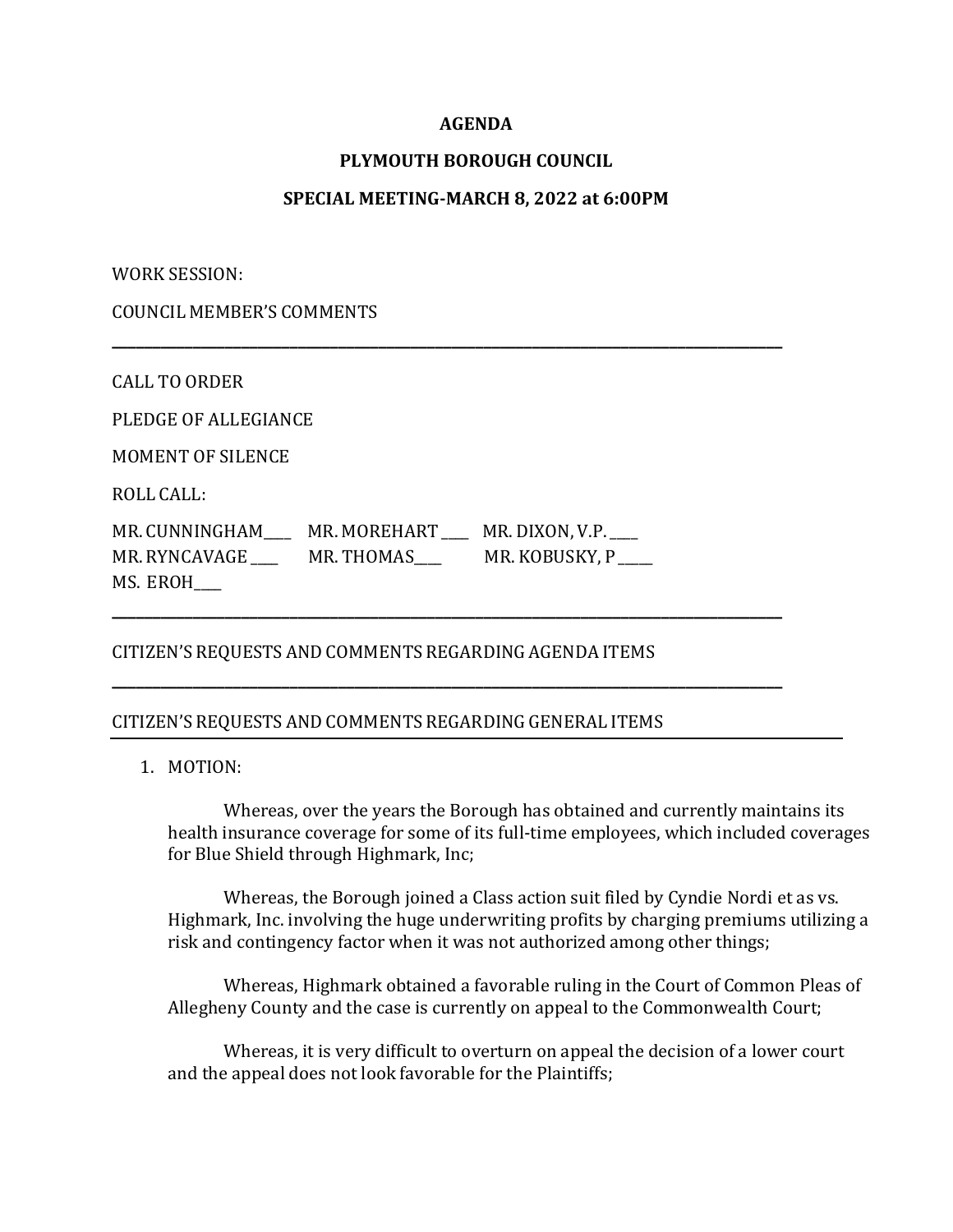Whereas, the original Plaintiff, Cyndie Nordi passed away some time ago and as a result therefore can no longer be a party to this litigation;

Whereas, some time ago the Federation of Teachers Health and Welfare Fund, also dropped out as a Plaintiff in the matter;

Whereas, Plains Township, who is a remaining Plaintiff in the matter is dropping out and consents to the discontinuance of the appeal;

Now therefore, I hereby move that since Plymouth Borough will be the only party remaining in the lawsuit that has been filed in the Court of Common Pleas of Alleghany County Pennsylvania to Class action Complaint No. GD-14-019917 and which is currently on appeal to the Commonwealth Court of Pennsylvania and based upon Council for the Plaintiff case, therefore the Borough does consent and ratify the discountenance of the above referenced matter before the Pennsylvania Commonwealth Court by Attorney David Senoff, council for Plaintiffs with the understanding that the litigation will be forever concluded and that the Borough owes nothing in the way of fees or costs.

| MR. CUNNINGHAM | MR. MOREHART | MR. DIXON, V.P. |
|----------------|--------------|-----------------|
| MR. RYNCAVAGE  | MR. THOMAS   | MR. KOBUSKY, P  |
| MS. EROH       |              |                 |

2. MOTION: I hereby move to approve the proposed 2022 Response Maintenance for the traffic lights in town from Kuharchik Construction Inc.

> MR. CUNNINGHAM\_\_\_\_ MR. MOREHART \_\_\_\_ MR. DIXON, V.P.\_\_\_\_ MR. RYNCAVAGE \_\_\_\_\_ MR. THOMAS \_\_\_\_\_ MR. KOBUSKY, P MS. EROH\_\_\_\_

3. MOTION: I hereby make a motion to pay the invoice submitted by Eckert Seamans, Attorneys at Law, in the amount of \$11,740.00, for professional legal fees regarding a personnel matter.

\_\_\_\_\_\_\_\_\_\_\_\_\_\_\_\_\_\_\_\_\_\_\_\_\_\_\_\_\_\_\_\_\_\_\_\_\_\_\_\_\_\_\_\_\_\_\_\_\_\_\_\_\_\_\_\_\_\_\_\_\_\_\_\_\_\_\_\_\_\_\_\_\_\_\_\_\_\_\_\_\_\_\_\_\_\_\_\_\_\_\_\_\_\_\_\_\_\_\_\_\_\_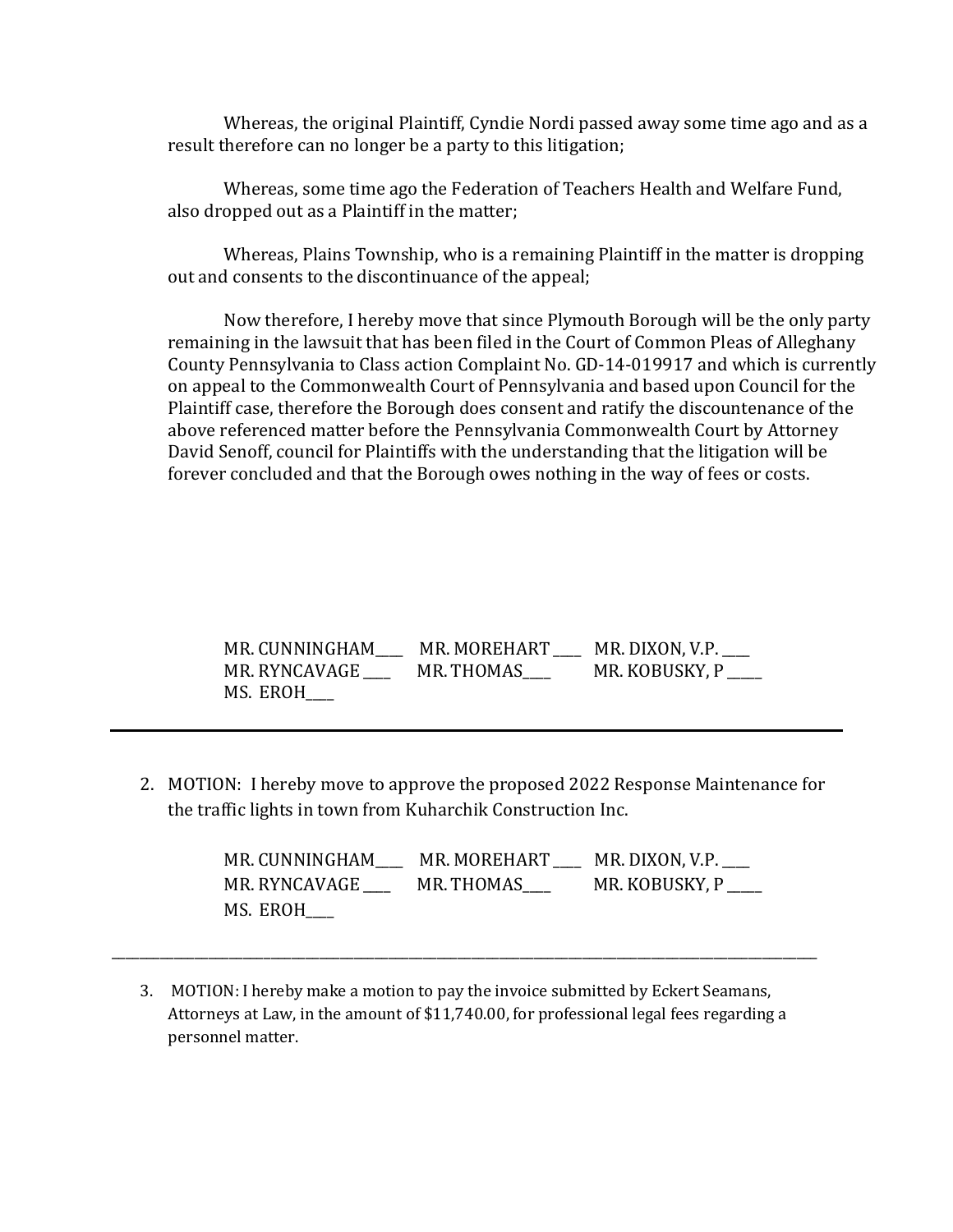| MR. CUNNINGHAM | MR. MOREHART | MR. DIXON, V.P. |
|----------------|--------------|-----------------|
| MR. RYNCAVAGE  | MR. THOMAS   | MR. KOBUSKY, P  |
| MS. EROH       |              |                 |

4. MOTION: I hereby move to approve the Lower South Valley COG invoice of \$3,500.00 for annual 2022 membership fees and program fees.

\_\_\_\_\_\_\_\_\_\_\_\_\_\_\_\_\_\_\_\_\_\_\_\_\_\_\_\_\_\_\_\_\_\_\_\_\_\_\_\_\_\_\_\_\_\_\_\_\_\_\_\_\_\_\_\_\_\_\_\_\_\_\_\_\_\_\_\_\_\_\_\_\_\_\_\_\_\_\_\_\_\_\_\_\_\_\_\_\_\_\_\_\_\_\_\_\_

| MR. CUNNINGHAM | MR. MOREHART | MR. DIXON, V.P. |
|----------------|--------------|-----------------|
| MR. RYNCAVAGE  | MR. THOMAS   | MR. KOBUSKY, P  |
| MS. EROH       |              |                 |

5. MOTION: I hereby move to approve for payment the Berkheimer bill in the amount of \$7,126.03 for the per capita tax postage and bills.

\_\_\_\_\_\_\_\_\_\_\_\_\_\_\_\_\_\_\_\_\_\_\_\_\_\_\_\_\_\_\_\_\_\_\_\_\_\_\_\_\_\_\_\_\_\_\_\_\_\_\_\_\_\_\_\_\_\_\_\_\_\_\_\_\_\_\_\_\_\_\_\_\_\_\_\_\_\_\_\_\_\_\_\_\_\_\_\_\_\_\_\_\_\_\_\_\_\_\_\_\_\_\_\_\_

| MR. CUNNINGHAM | MR. MOREHART | MR. DIXON, V.P. |
|----------------|--------------|-----------------|
| MR. RYNCAVAGE  | MR. THOMAS   | MR. KOBUSKY, P  |
| MS. EROH       |              |                 |

6. MOTION: I hereby move to enter a one-year agreement with S Krasavage Concrete Construction for the use of the company's backhoe. The cost would be \$170.00 per month, with the option for council to renew annually.

\_\_\_\_\_\_\_\_\_\_\_\_\_\_\_\_\_\_\_\_\_\_\_\_\_\_\_\_\_\_\_\_\_\_\_\_\_\_\_\_\_\_\_\_\_\_\_\_\_\_\_\_\_\_\_\_\_\_\_\_\_\_\_\_\_\_\_\_\_\_\_\_\_\_\_\_\_\_\_\_\_\_\_\_\_\_\_\_\_\_\_\_\_\_\_\_\_\_\_\_\_\_\_\_\_

| MR. CUNNINGHAM | MR. MOREHART | MR. DIXON, V.P. |
|----------------|--------------|-----------------|
| MR. RYNCAVAGE  | MR. THOMAS   | MR. KOBUSKY, P  |
| MS. EROH       |              |                 |

\_\_\_\_\_\_\_\_\_\_\_\_\_\_\_\_\_\_\_\_\_\_\_\_\_\_\_\_\_\_\_\_\_\_\_\_\_\_\_\_\_\_\_\_\_\_\_\_\_\_\_\_\_\_\_\_\_\_\_\_\_\_\_\_\_\_\_\_\_\_\_\_\_\_\_\_\_\_\_\_\_\_\_\_\_\_\_\_\_\_\_\_\_\_\_\_\_\_\_\_\_\_\_\_\_

7. MOTION: I hereby move to pay the monthly bills:

| General Fund    | 22-136GF - 22-248GF |
|-----------------|---------------------|
| Liquid Fuels    | 22-040LF - 22-057LF |
| Recreation Fund | 22-009RF - 22-015RF |